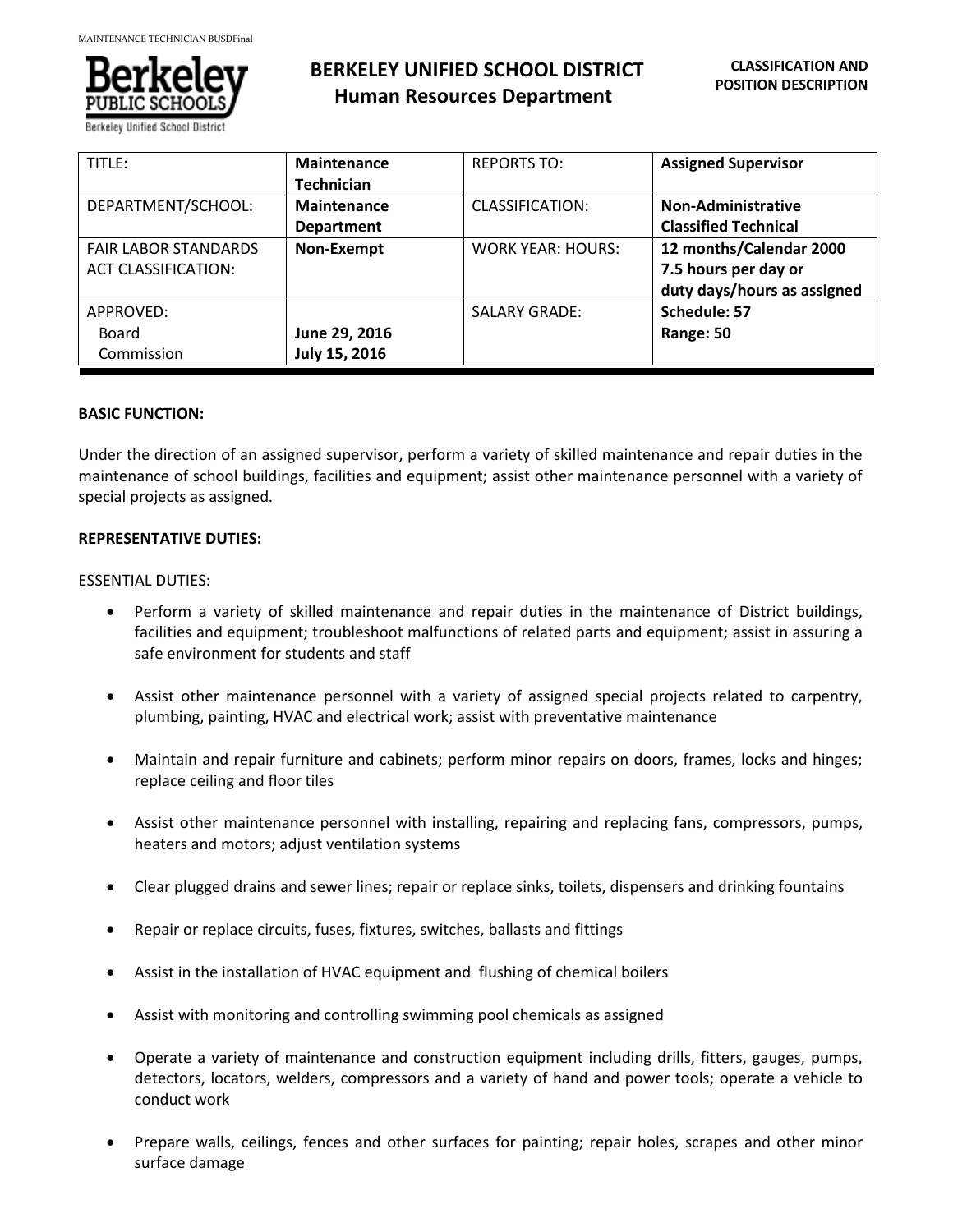- Communicate with District personnel and outside agencies to exchange information related to work orders, supplies, equipment and assigned activities
- Prepare and maintain records related to work orders, materials and assigned activities
- Work from verbal and written instructions, blueprints, sketches and work orders
- Order materials and supplies as directed

### OTHER DUTIES:

Perform related duties as assigned

#### **KNOWLEDGE AND ABILITIES:**

#### KNOWLEDGE OF:

Methods, equipment and materials used in building and equipment maintenance work Applicable building codes, ordinances, fire regulations and safety precautions Requirements of maintaining buildings and equipment in good repair Basic math Basic record-keeping techniques Health and Safety regulation and procedures Operation and use of hand and power tools and equipment Oral and written communication skills

ABILITY TO:

Perform a variety of routine maintenance and repair duties in the maintenance of school buildings, facilities and equipment

Work independently

Assist other maintenance staff with a variety of special projects as assigned

Assist with moving furniture and equipment as required

Observe health and safety regulations and procedures

Operate tools and equipment used in maintaining buildings maintenance work

Communicate effectively both orally and in writing

Work from sketches and with blueprints

Work cooperatively with others

Understand and follow oral and written instructions

Maintain routine records related to work performed

Lift moderate to heavy weight objects safely and unassisted

Execute job assignments in a timely manner

# **EDUCATION AND EXPERIENCE:**

Any combination equivalent to: graduation from high school and three years building and equipment maintenance experience